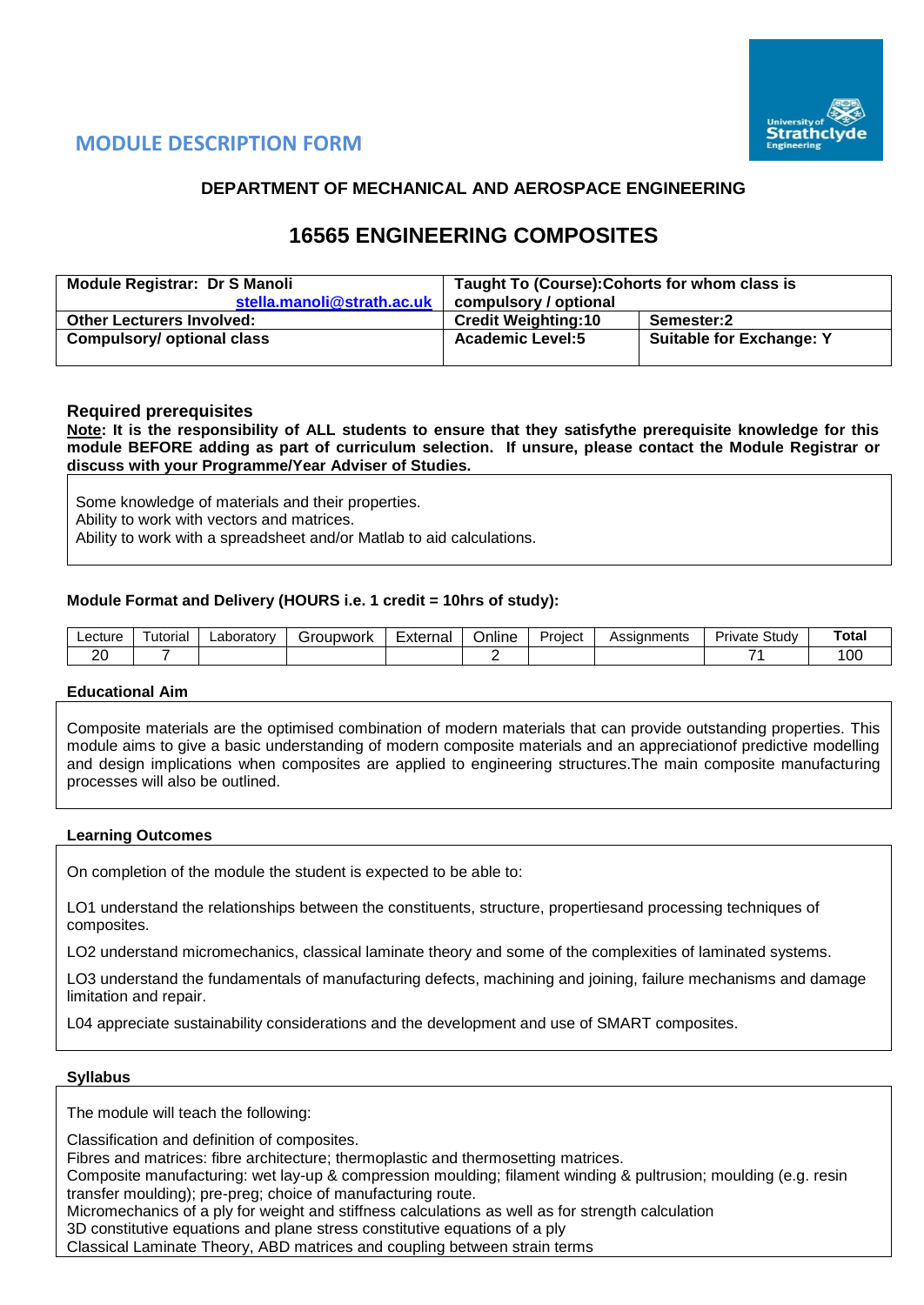Composite failure mechanisms. Impact failure mechanisms & toughening of composites. Manufacturing defects. Machining of composites and joint design. Damage limitation and repair. Characterisation and NDT. SMART composites. Sustainability of composite materials and Life Cycle Assessment.

#### **Assessment of Learning Outcomes**

#### **Criteria**

For each of the Module Learning Outcomes the following criteria will be used to make judgements on student learning:

 $LO1$ 

C1: Demonstrate an understanding of composite constituents: fibres and matrices, and their properties.

C2: The ability to critically evaluate manufacturing techniques and choose an appropriate manufacturing method.

C3: Assessment of the mechanical performance of composites from the given properties of the constituents.

#### LO2

C1 Describe and calculate the response of composite laminae and laminates to external loading via laminate theory involving matrix construction and manipulation.

 $LO3$ 

C1 Demonstrate an understanding of manufacturing defects, machining of composites and joining methods. C2 The ability to critically assess possible failure mechanisms and how failure can be prevented.

#### LO4

C1 Describe and explain developments in SMART composites and how sustainabilityconsiderations can be addressed.

The standards set for each criterion per Module Learning Outcome to achieve a pass grade are indicated on the assessment sheet for all assessment.

#### **Principles of Assessment and Feedback**

*(within Assessment and Feedback Policy a[t:https://www.strath.ac.uk/professionalservices/staff/policies/academic/\)](https://www.strath.ac.uk/professionalservices/staff/policies/academic/)*

Please state briefly how these are incorporated in this module.

Immediate self-directed feedback through forums as well as during class discussions.

Feedback will be provided at regular tutorial sessions primarily through verbal discussion with individuals or groups on tutorial exercises attempted in advance by students (Note:- to receive this feedback students should participate in these tutorials but attendance is not mandatory).

Assignment feedback will be provided through a rubric or online marking guide.

#### **Assessment Method(s) Including Percentage Breakdown and Duration of Exams** *(individual weightings)*

|           |                | <b>Examination</b> |                  |           | <b>Coursework</b> |        | <b>Practical</b> | <b>Project</b> |           |  |
|-----------|----------------|--------------------|------------------|-----------|-------------------|--------|------------------|----------------|-----------|--|
| Number    | Month(s)       | <b>Duration</b>    | <b>Weighting</b> | Number    | Weighting         | Number | <b>Weighting</b> | Number         | Weighting |  |
|           | Apr/May        | .5hrs              | 65%              |           | 25%               |        |                  |                |           |  |
|           | Online<br>quiz | 30mins<br>each     | 10%              |           |                   |        |                  |                |           |  |
| * L01-L04 |                |                    |                  | * L01-L04 |                   |        |                  |                |           |  |

*\*L/Os:Indicate which Learning Outcomes (L01, L02, etc) are to be assessed by exam/coursework/practical/project as required.*

| Coursework / Submission deadlines (academic weeks):<br>Quizzes week3 &week 6; Coursework submission week 9. |
|-------------------------------------------------------------------------------------------------------------|
| <b>Resit Assessment Procedures:</b><br>2hr examination in August diet.                                      |

#### **PLEASE NOTE:**

**Students must gain a summative mark of 50%to pass the module. Students who fail the module at the first attempt will be re-assessedduringthe August diet. This re-assessment will consist entirely of an exam. No marks from any previous attempts will be transferred to anew resit attempt.**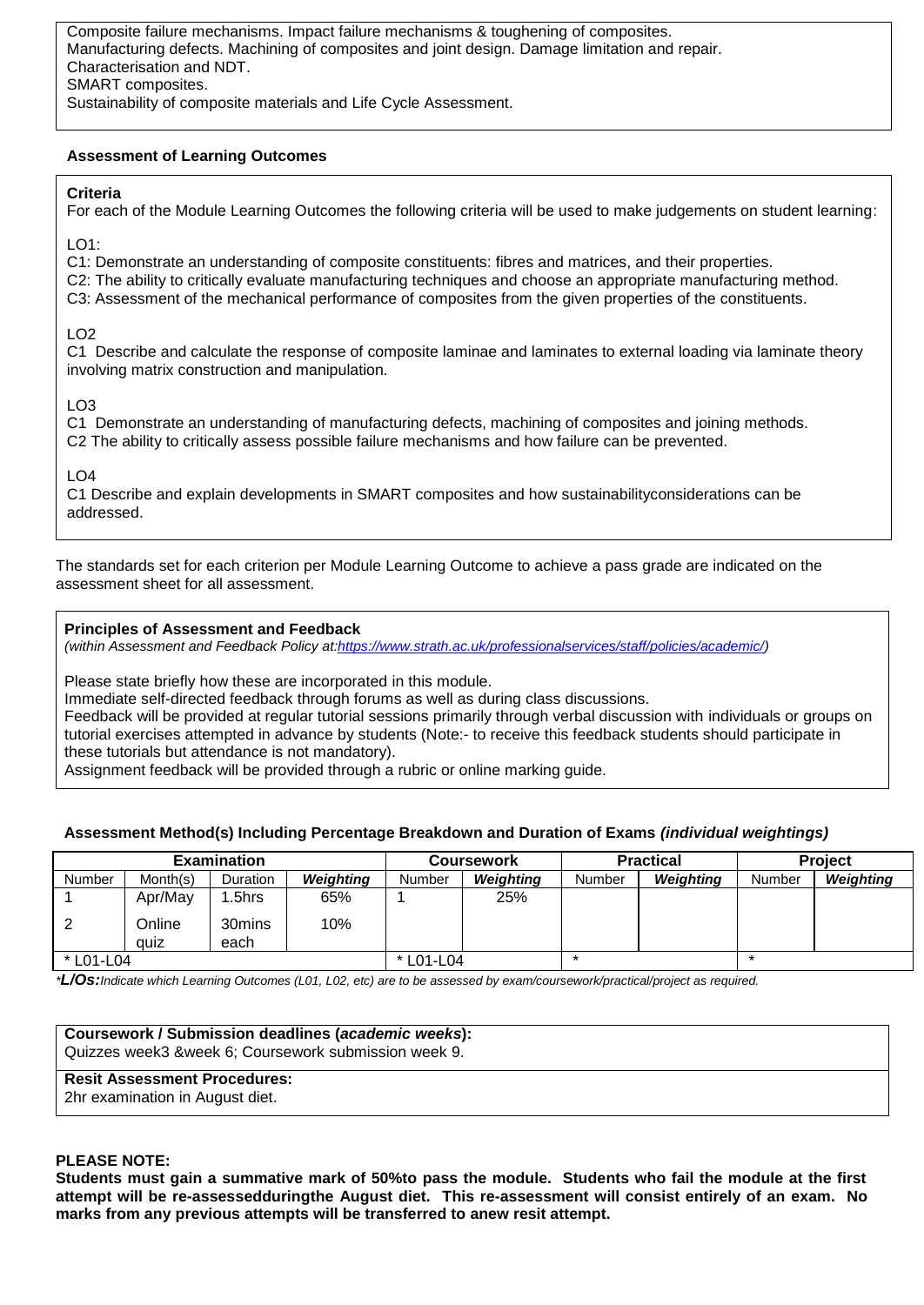#### **Recommended Reading**

### **\*\*\*Purchase recommended \*\*Highly recommended reading\*For reference**

## **Please refer to the Reading List on MyPlace.**

\*\* "An Introduction to Composite Materials" by D Hull & Clyne T.W., Cambridge University Press

## **Additional Student Feedback**

*(Please specify details of when additional feedback will be provided)*

| Date | --<br>ıme | No<br>≺oom                   |
|------|-----------|------------------------------|
|      |           | Check<br>MyPlace for details |

Session: 2021/22

## **Approved:**

| <b>Course Director Signature: E Henderson</b> |  |  |  |  |  |  |  |  |
|-----------------------------------------------|--|--|--|--|--|--|--|--|
| Date of Last Modifications: 08/09/2021        |  |  |  |  |  |  |  |  |

(Updated July2021-MAE)